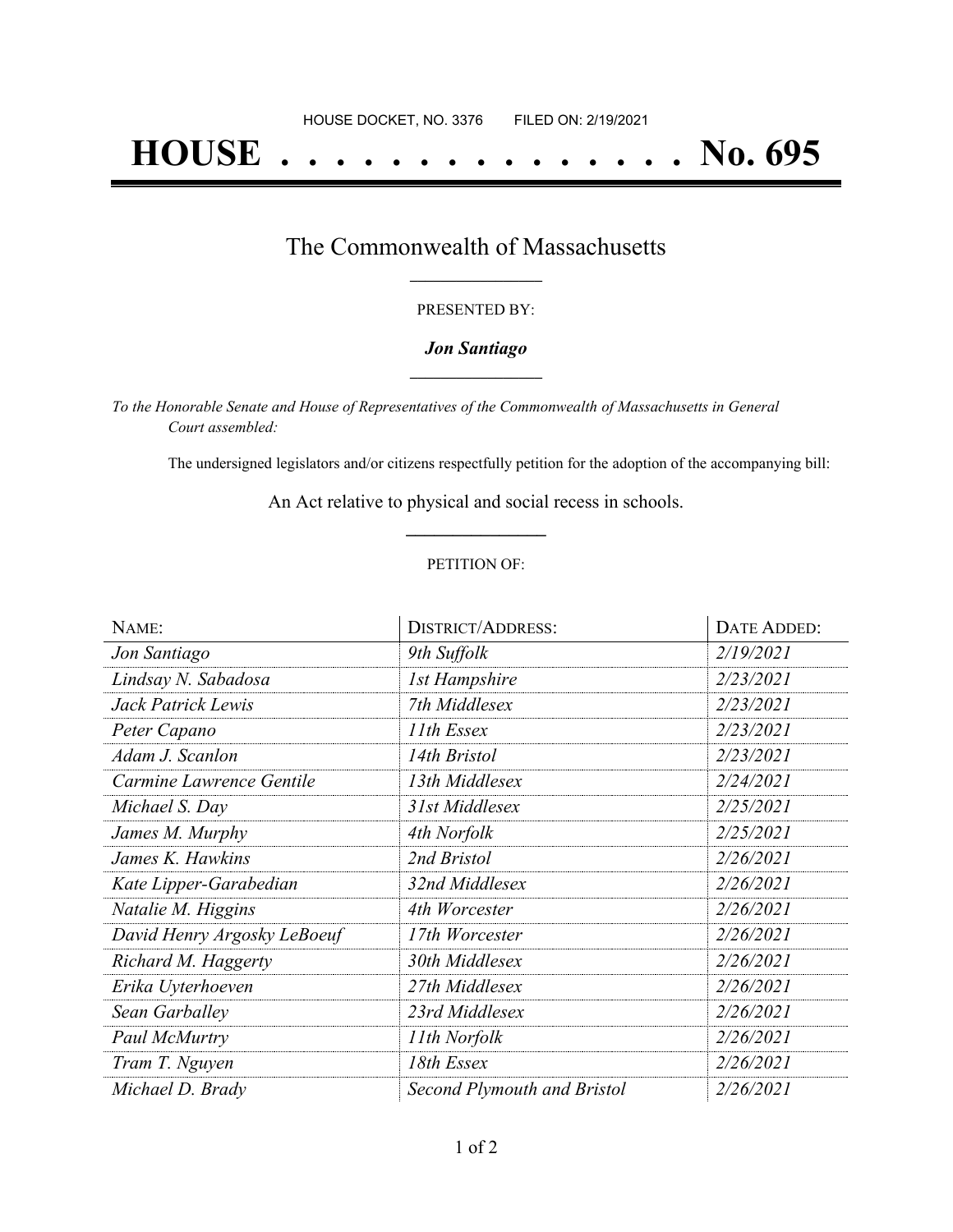| James J. O'Day         | 14th Worcester                    | 2/26/2021 |
|------------------------|-----------------------------------|-----------|
| Brian W. Murray        | 10th Worcester                    | 2/26/2021 |
| Tommy Vitolo           | 15th Norfolk                      | 2/26/2021 |
| Daniel Cahill          | 10th Essex                        | 3/5/2021  |
| Tackey Chan            | 2nd Norfolk                       | 3/4/2021  |
| Adrian C. Madaro       | 1st Suffolk                       | 3/3/2021  |
| Angelo J. Puppolo, Jr. | 12th Hampden                      | 3/5/2021  |
| Danillo A. Sena        | 37th Middlesex                    | 3/8/2021  |
| Brian M. Ashe          | 2nd Hampden                       | 3/8/2021  |
| Walter F. Timilty      | Norfolk, Bristol and Plymouth     | 3/9/2021  |
| Christina A. Minicucci | 14th Essex                        | 3/10/2021 |
| William C. Galvin      | 6th Norfolk                       | 3/17/2021 |
| Patrick M. O'Connor    | <b>Plymouth and Norfolk</b>       | 3/29/2021 |
| Edward F. Coppinger    | 10th Suffolk                      | 4/1/2021  |
| Maria Duaime Robinson  | 6th Middlesex                     | 4/1/2021  |
| Mary S. Keefe          | 15th Worcester                    | 4/2/2021  |
| Marc R. Pacheco        | <b>First Plymouth and Bristol</b> | 5/10/2021 |
| Marcos A. Devers       | 16th Essex                        | 6/17/2021 |
| Mike Connolly          | 26th Middlesex                    | 8/4/2021  |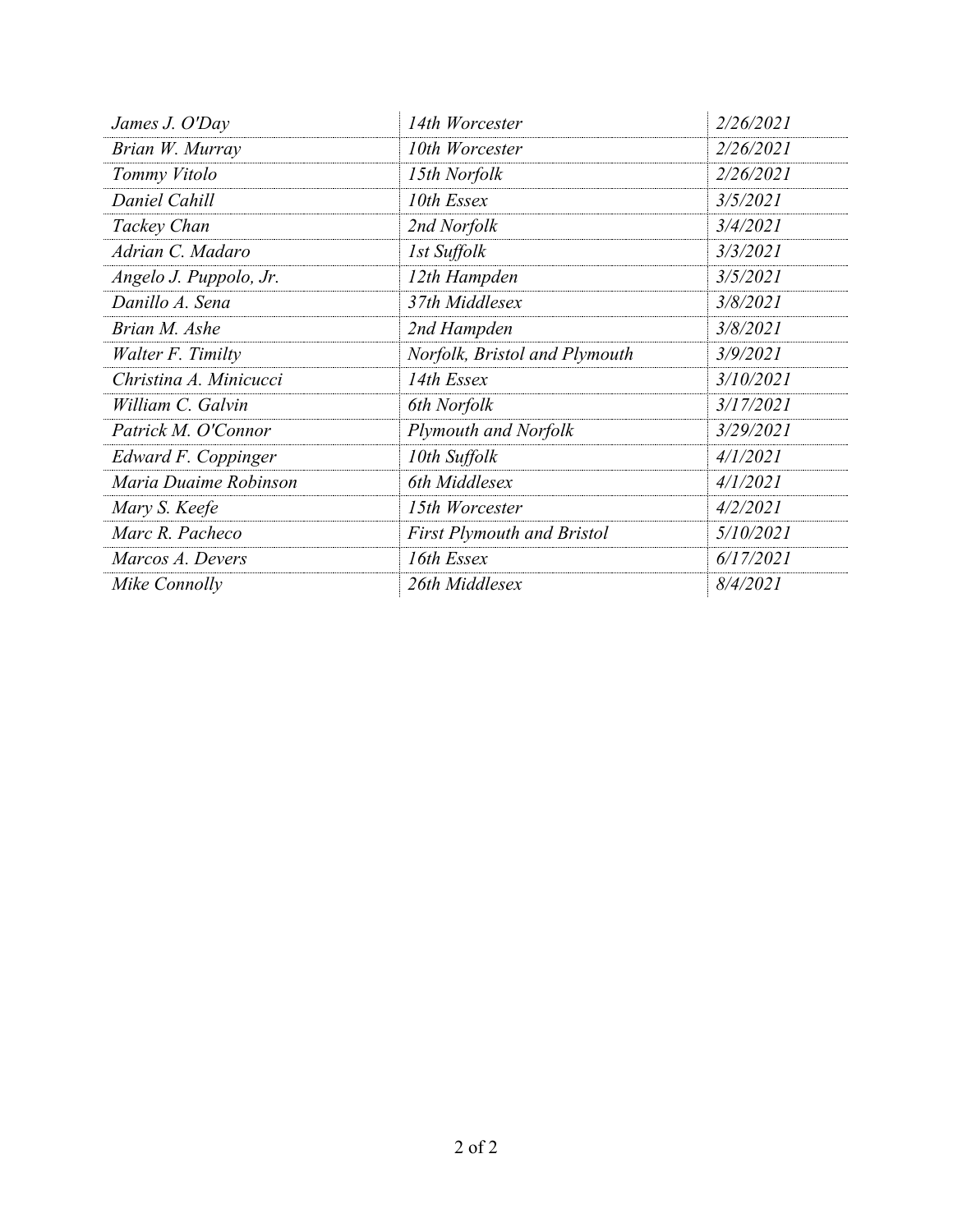By Mr. Santiago of Boston, a petition (accompanied by bill, House, No. 695) of Jon Santiago and others for legislation relative to physical and social recess in schools. Education.

# The Commonwealth of Massachusetts

**In the One Hundred and Ninety-Second General Court (2021-2022) \_\_\_\_\_\_\_\_\_\_\_\_\_\_\_**

**\_\_\_\_\_\_\_\_\_\_\_\_\_\_\_**

An Act relative to physical and social recess in schools.

Be it enacted by the Senate and House of Representatives in General Court assembled, and by the authority *of the same, as follows:*

| SECTION 1. Section 1G of Chapter 69 of the General Laws is hereby amended by            |
|-----------------------------------------------------------------------------------------|
| inserting at the end thereof the following new paragraph:-                              |
| All children in grades kindergarten through five attending public schools shall receive |

| $\overline{4}$ | supervised, safe, and unstructured free-play recess so that there are at least twenty consecutive |
|----------------|---------------------------------------------------------------------------------------------------|
| 5              | minutes of free-play recess per day. As used herein, the term "free-play" means an unstructured   |
| 6              | environment, but which is supervised by appropriate school personnel or staff. Regulations        |
| 7              | promulgated by the department may not exclude recess from structured learning time                |
| 8              | requirements for elementary school children and may not increase the total number of hours        |
| 9              | required in the school year to meet the provisions of this subsection.                            |
|                |                                                                                                   |

- 10 SECTION 2. Chapter 71 of the General Laws is hereby amended by inserting after
- 11 section 4A the following new section:-